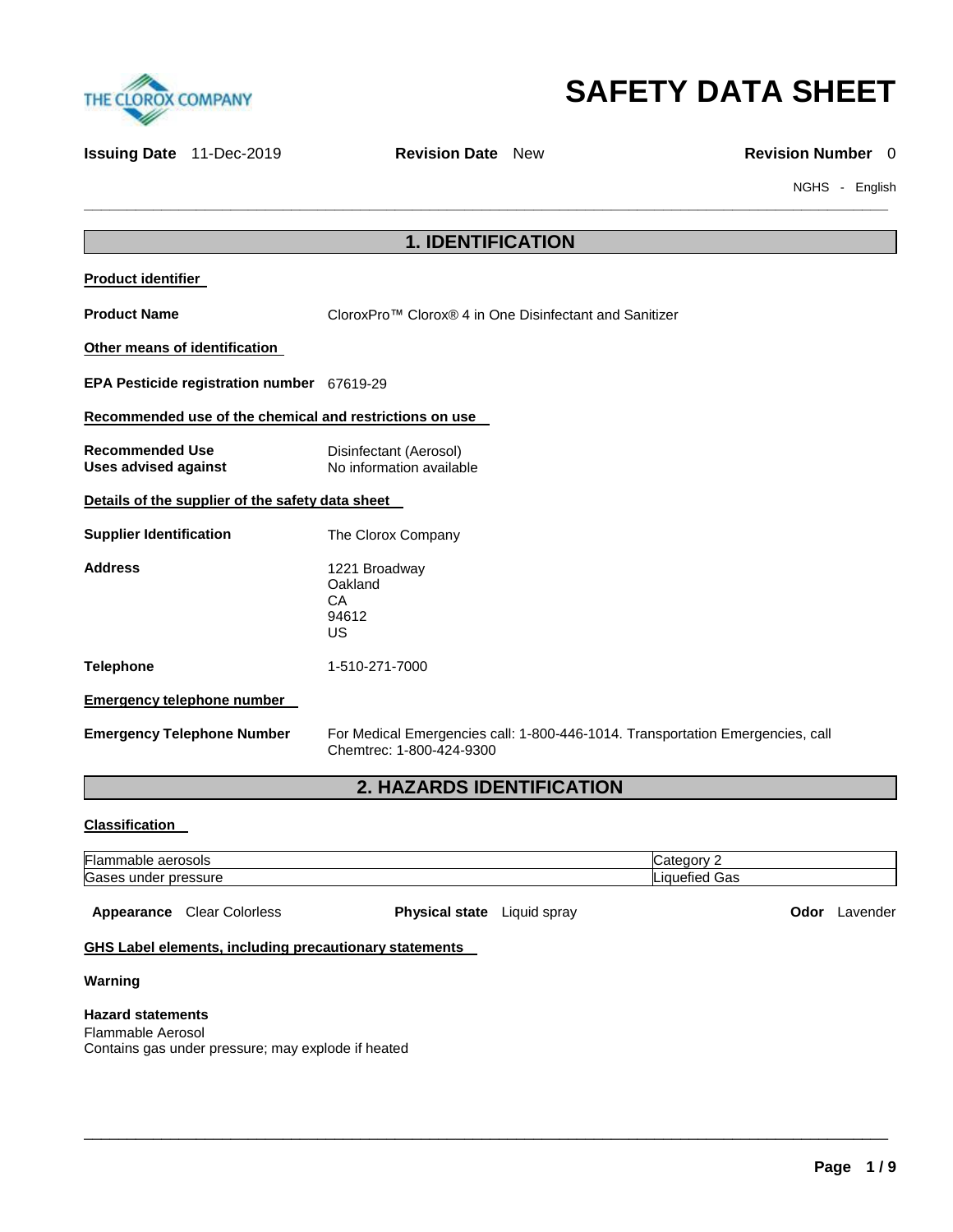

### **Precautionary Statements - Prevention**

Keep away from heat, hot surfaces, sparks, open flames and other ignition sources. No smoking Do not spray on an open flame or other ignition source Pressurized container: Do not pierce or burn, even after use

### **Precautionary Statements - Storage**

Protect from sunlight. Do not expose to temperatures exceeding 50 °C/122 °F Store in well-ventilated place

## **Other information**

Not applicable.

**Unknown acute toxicity** No information available

# **3. COMPOSITION/INFORMATION ON INGREDIENTS**

\_\_\_\_\_\_\_\_\_\_\_\_\_\_\_\_\_\_\_\_\_\_\_\_\_\_\_\_\_\_\_\_\_\_\_\_\_\_\_\_\_\_\_\_\_\_\_\_\_\_\_\_\_\_\_\_\_\_\_\_\_\_\_\_\_\_\_\_\_\_\_\_\_\_\_\_\_\_\_\_\_\_\_\_\_\_\_\_\_\_\_\_\_

### **Mixture**

| <b>Chemical Name</b> | CAS-No    | Weight-%  |
|----------------------|-----------|-----------|
| Ethanol              | 64-17-5   | $50-75$   |
| Propane              | 74-98-6   | $1 - 5$   |
| D-Limonene           | 5989-27-5 | $0.5 - 2$ |
| Sodium nitrite       | 7632-00-0 | <በ 2      |

\*The exact percentage (concentration) of composition has been withheld as a trade secret.

# **4. FIRST AID MEASURES**

### **First aid measures**

| <b>Inhalation</b>   | Remove to fresh air.                                                                                                         |
|---------------------|------------------------------------------------------------------------------------------------------------------------------|
| Eye contact         | Rinse thoroughly with plenty of water, also under the eyelids. Get medical attention if<br>irritation develops and persists. |
| <b>Skin contact</b> | Wash skin with soap and water. Get medical attention if irritation develops and persists.                                    |
| Ingestion           | Clean mouth with water and drink afterwards plenty of water.                                                                 |
|                     |                                                                                                                              |

# **Most important symptoms and effects, both acute and delayed**

| <b>Symptoms</b> | Inhalation of high vapor concentrations may cause symptoms like headache, dizziness, |
|-----------------|--------------------------------------------------------------------------------------|
|                 | tiredness, nausea and vomiting.                                                      |

\_\_\_\_\_\_\_\_\_\_\_\_\_\_\_\_\_\_\_\_\_\_\_\_\_\_\_\_\_\_\_\_\_\_\_\_\_\_\_\_\_\_\_\_\_\_\_\_\_\_\_\_\_\_\_\_\_\_\_\_\_\_\_\_\_\_\_\_\_\_\_\_\_\_\_\_\_\_\_\_\_\_\_\_\_\_\_\_\_\_\_\_\_

### **Indication of any immediate medical attention and special treatment needed**

**Note to physicians Treat symptomatically.**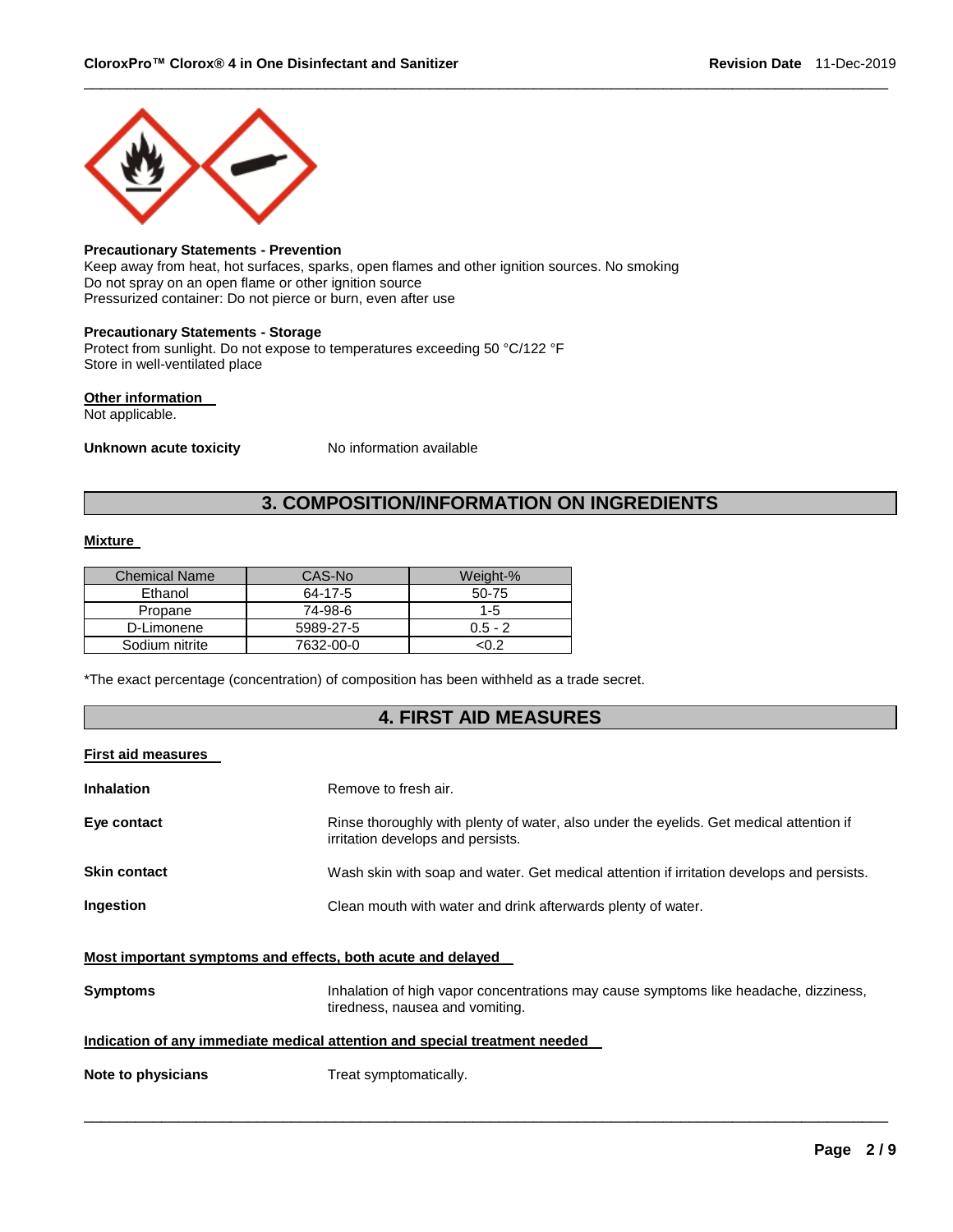| <b>5. FIRE-FIGHTING MEASURES</b>                                                                                 |                                                                                                                                              |  |
|------------------------------------------------------------------------------------------------------------------|----------------------------------------------------------------------------------------------------------------------------------------------|--|
| <b>Suitable Extinguishing Media</b>                                                                              | Dry chemical, CO2, alcohol-resistant foam or water spray.                                                                                    |  |
| Large Fire                                                                                                       | CAUTION: Use of water spray when fighting fire may be inefficient.                                                                           |  |
| Unsuitable extinguishing media                                                                                   | Do not scatter spilled material with high pressure water streams.                                                                            |  |
| Specific hazards arising from the<br>chemical                                                                    | Cylinders may rupture under extreme heat.                                                                                                    |  |
| <b>Hazardous Combustion Products</b>                                                                             | Carbon oxides.                                                                                                                               |  |
| <b>Explosion Data</b><br><b>Sensitivity to Mechanical Impact None.</b><br><b>Sensitivity to Static Discharge</b> | None.                                                                                                                                        |  |
| Special protective equipment for<br>fire-fighters                                                                | Cylinders may rupture under extreme heat. Firefighters should wear self-contained<br>breathing apparatus and full firefighting turnout gear. |  |

\_\_\_\_\_\_\_\_\_\_\_\_\_\_\_\_\_\_\_\_\_\_\_\_\_\_\_\_\_\_\_\_\_\_\_\_\_\_\_\_\_\_\_\_\_\_\_\_\_\_\_\_\_\_\_\_\_\_\_\_\_\_\_\_\_\_\_\_\_\_\_\_\_\_\_\_\_\_\_\_\_\_\_\_\_\_\_\_\_\_\_\_\_

# **6. ACCIDENTAL RELEASE MEASURES**

# **Personal precautions, protective equipment and emergency procedures**

| <b>Personal precautions</b>                          | Ensure adequate ventilation.                                                             |  |
|------------------------------------------------------|------------------------------------------------------------------------------------------|--|
| <b>Other Information</b>                             | Eliminate all ignition sources (no smoking, flares, sparks or flames in immediate area). |  |
| <b>Environmental precautions</b>                     |                                                                                          |  |
| <b>Environmental precautions</b>                     | See Section 12 for additional Ecological Information.                                    |  |
| Methods and material for containment and cleaning up |                                                                                          |  |
| <b>Methods for containment</b>                       | Prevent further leakage or spillage if safe to do so.                                    |  |
| <b>Prevention of secondary hazards</b>               | Clean contaminated objects and areas thoroughly observing environmental regulations.     |  |

# **7. HANDLING AND STORAGE**

| <b>Precautions for safe handling</b>                         |                                                                                                        |  |  |
|--------------------------------------------------------------|--------------------------------------------------------------------------------------------------------|--|--|
| Advice on safe handling                                      | Handle in accordance with good industrial hygiene and safety practice.                                 |  |  |
| Conditions for safe storage, including any incompatibilities |                                                                                                        |  |  |
| <b>Storage Conditions</b>                                    | Keep cool. Protect from sunlight. Keep container tightly closed in a dry and well-ventilated<br>place. |  |  |
| Incompatible products                                        | None known based on information supplied.                                                              |  |  |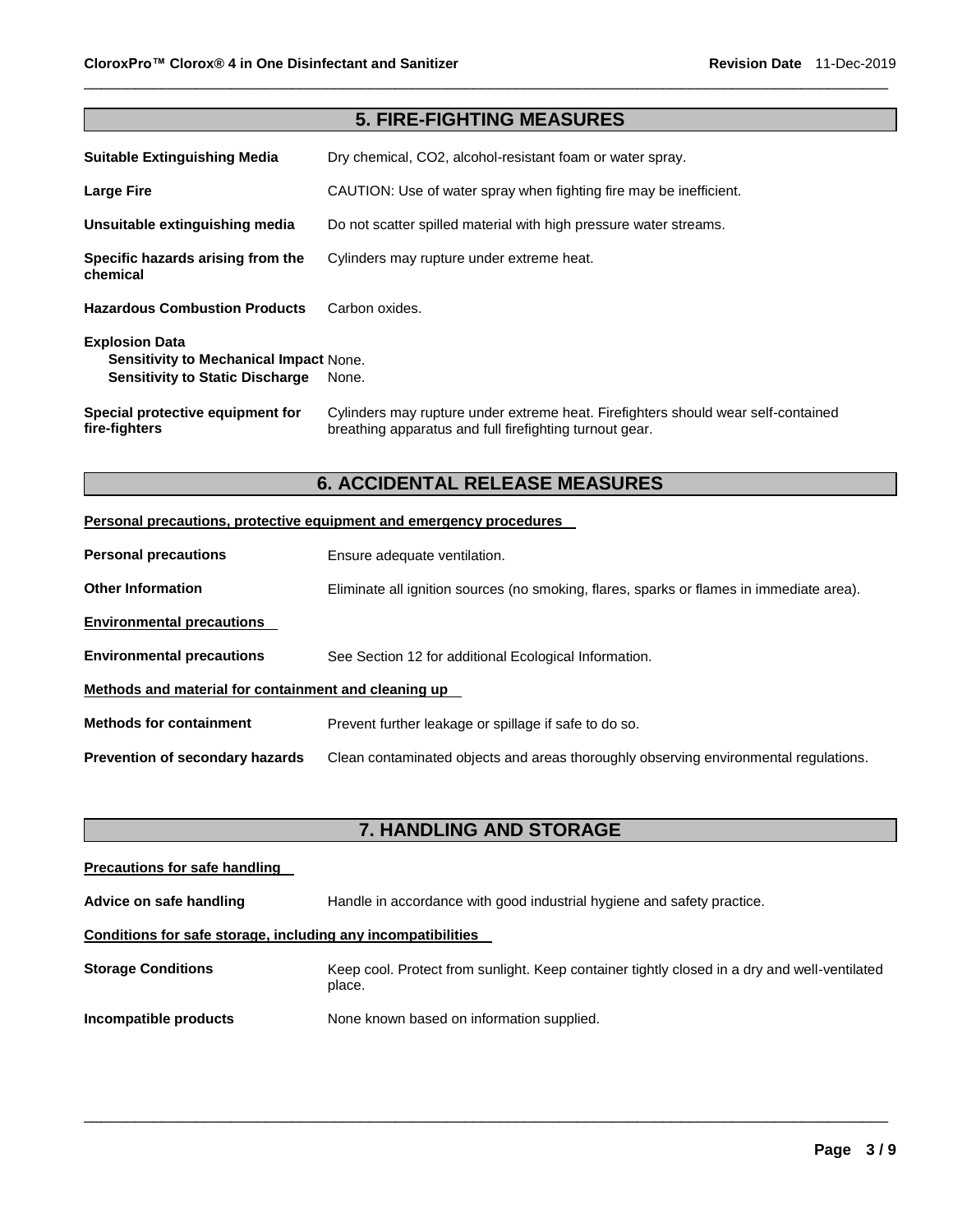# **8. EXPOSURE CONTROLS/PERSONAL PROTECTION**

\_\_\_\_\_\_\_\_\_\_\_\_\_\_\_\_\_\_\_\_\_\_\_\_\_\_\_\_\_\_\_\_\_\_\_\_\_\_\_\_\_\_\_\_\_\_\_\_\_\_\_\_\_\_\_\_\_\_\_\_\_\_\_\_\_\_\_\_\_\_\_\_\_\_\_\_\_\_\_\_\_\_\_\_\_\_\_\_\_\_\_\_\_

## **Control parameters**

# **Exposure Limits** .

| <b>Chemical Name</b> | <b>ACGIH TLV</b> | <b>OSHA PEL</b>        | NIOSH IDLH                          |
|----------------------|------------------|------------------------|-------------------------------------|
| Ethanol              | STEL: 1000 ppm   | TWA: 1000 ppmTWA: 1900 | IDLH: 3300 ppm 10% LELTWA:          |
| 64-17-5              |                  | ma/m <sup>3</sup>      | 1000 ppmTWA: 1900 mg/m <sup>3</sup> |
| Propane              | TWA: 1000 ppm    | TWA: 1000 ppmTWA: 1800 | IDLH: 2100 ppmTWA: 1000             |
| 74-98-6              |                  | mg/m <sup>3</sup>      | ppmTWA: 1800 mg/m <sup>3</sup>      |
| D-Limonene           | None             | None                   | None                                |
| 5989-27-5            |                  |                        |                                     |
| Sodium nitrite       | None             | None                   | None                                |
| 7632-00-0            |                  |                        |                                     |

## **Appropriate engineering controls**

| <b>Engineering controls</b>                                           | Ventilation systems.                                                                                                                                                        |  |
|-----------------------------------------------------------------------|-----------------------------------------------------------------------------------------------------------------------------------------------------------------------------|--|
| Individual protection measures, such as personal protective equipment |                                                                                                                                                                             |  |
| <b>Eye/face protection</b>                                            | No special protective equipment required.                                                                                                                                   |  |
| Skin and body protection                                              | No special protective equipment required.                                                                                                                                   |  |
| <b>Respiratory protection</b>                                         | No protective equipment is needed under normal use conditions. If exposure limits are<br>exceeded or irritation is experienced, ventilation and evacuation may be required. |  |
| General hygiene considerations                                        | Handle in accordance with good industrial hygiene and safety practice.                                                                                                      |  |

# **9. PHYSICAL AND CHEMICAL PROPERTIES**

\_\_\_\_\_\_\_\_\_\_\_\_\_\_\_\_\_\_\_\_\_\_\_\_\_\_\_\_\_\_\_\_\_\_\_\_\_\_\_\_\_\_\_\_\_\_\_\_\_\_\_\_\_\_\_\_\_\_\_\_\_\_\_\_\_\_\_\_\_\_\_\_\_\_\_\_\_\_\_\_\_\_\_\_\_\_\_\_\_\_\_\_\_

# **Physical and Chemical Properties**

| <b>Physical state</b>                   | Liquid spray             |                |
|-----------------------------------------|--------------------------|----------------|
| Appearance                              | <b>Clear Colorless</b>   |                |
| Odor                                    | Lavender                 |                |
| Color                                   | No information available |                |
| <b>Odor Threshold</b>                   | No information available |                |
| Property                                | <b>Values</b>            | Remarks Method |
| pН                                      | $6.5 - 8.5$ (liquid)     | None known     |
| <b>Melting / freezing point</b>         | No data available        | None known     |
| Boiling point / boiling range           | No data available        | None known     |
| <b>Flash Point</b>                      | 19                       | None known     |
| <b>Evaporation Rate</b>                 | No data available        | None known     |
| Flammability (solid, gas)               | No data available        | None known     |
| <b>Flammability Limit in Air</b>        |                          |                |
| <b>Upper flammability limit</b>         | No data available        |                |
| Lower flammability limit                | No data available        |                |
| Vapor pressure                          | No data available        | None known     |
| Vapor density                           | No data available        | None known     |
| <b>Relative density</b>                 | $\sim$ 0.85 (liquid)     | None known     |
| <b>Water Solubility</b>                 | Soluble in water         | None known     |
| Solubility(ies)                         | No data available        | None known     |
| Partition coefficient: n-octanol/water0 |                          | None known     |
| <b>Autoignition temperature</b>         | No data available        | None known     |
|                                         |                          |                |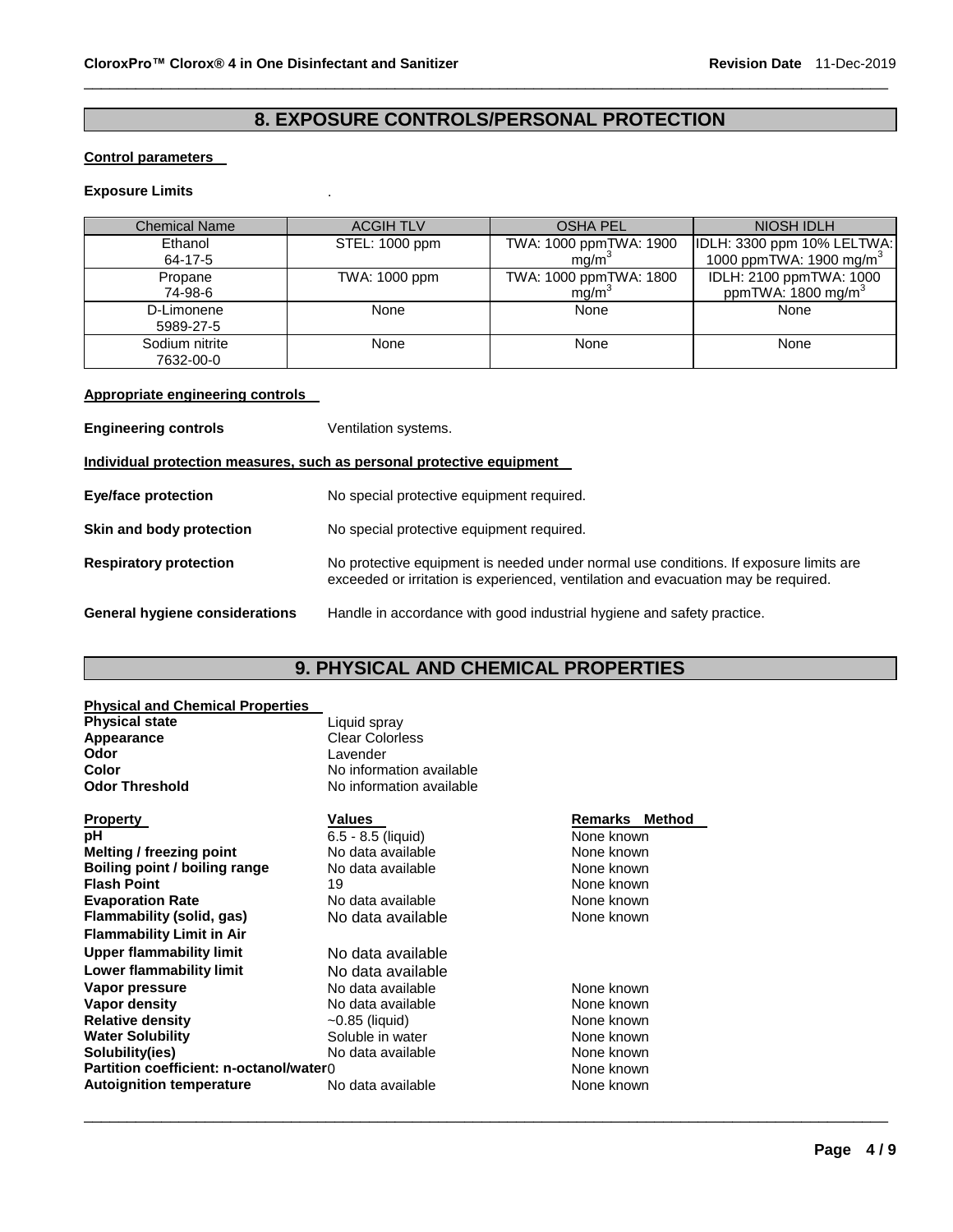| <b>Decomposition temperature</b><br><b>Kinematic viscosity</b><br><b>Dynamic viscosity</b> | No data available<br>No data available<br>No data available |
|--------------------------------------------------------------------------------------------|-------------------------------------------------------------|
| <b>Other Information</b>                                                                   |                                                             |
| <b>Explosive properties</b>                                                                | No information available                                    |
| <b>Oxidizing properties</b>                                                                | No information available                                    |
| <b>Softening Point</b>                                                                     | No information available                                    |
| <b>Molecular Weight</b>                                                                    | No information available                                    |
| <b>VOC Content (%)</b>                                                                     | No information available                                    |
| <b>Liquid Density</b>                                                                      | No information available                                    |
| <b>Bulk Density</b>                                                                        | No information available                                    |
| <b>Particle Size</b>                                                                       | No information available                                    |
| <b>Particle Size Distribution</b>                                                          | No information available                                    |

# **10. STABILITY AND REACTIVITY**

\_\_\_\_\_\_\_\_\_\_\_\_\_\_\_\_\_\_\_\_\_\_\_\_\_\_\_\_\_\_\_\_\_\_\_\_\_\_\_\_\_\_\_\_\_\_\_\_\_\_\_\_\_\_\_\_\_\_\_\_\_\_\_\_\_\_\_\_\_\_\_\_\_\_\_\_\_\_\_\_\_\_\_\_\_\_\_\_\_\_\_\_\_

**None known None known None known** 

| <b>Reactivity</b>                                                       | No information available.                                                                                         |
|-------------------------------------------------------------------------|-------------------------------------------------------------------------------------------------------------------|
| <b>Chemical stability</b>                                               | Stable under normal conditions.                                                                                   |
| <b>Possibility of Hazardous Reactions</b> None under normal processing. |                                                                                                                   |
| <b>Conditions to avoid</b>                                              | Extremes of temperature and direct sunlight. Keep away from open flames, hot surfaces<br>and sources of ignition. |
| Incompatible materials                                                  | Strong oxidizing agents. Inorganic acids. Halogens.                                                               |

**Hazardous Decomposition Products** None known based on information supplied.

# **11. TOXICOLOGICAL INFORMATION**

## **Information on likely routes of exposure**

| <b>Product Information</b>            |                                                                                        |
|---------------------------------------|----------------------------------------------------------------------------------------|
| <b>Inhalation</b>                     | Inhalation of vapors in high concentration may cause irritation of respiratory system. |
| Eye contact                           | No known effects under normal use conditions.                                          |
| <b>Skin contact</b>                   | No known effects under normal use conditions.                                          |
| Ingestion                             | No known effect.                                                                       |
| Information on toxicological effects  |                                                                                        |
| <b>Symptoms</b>                       | No information available.                                                              |
| <b>Numerical measures of toxicity</b> |                                                                                        |
| <b>Acute Toxicity</b>                 |                                                                                        |
| Unknown acute toxicity                | No information available                                                               |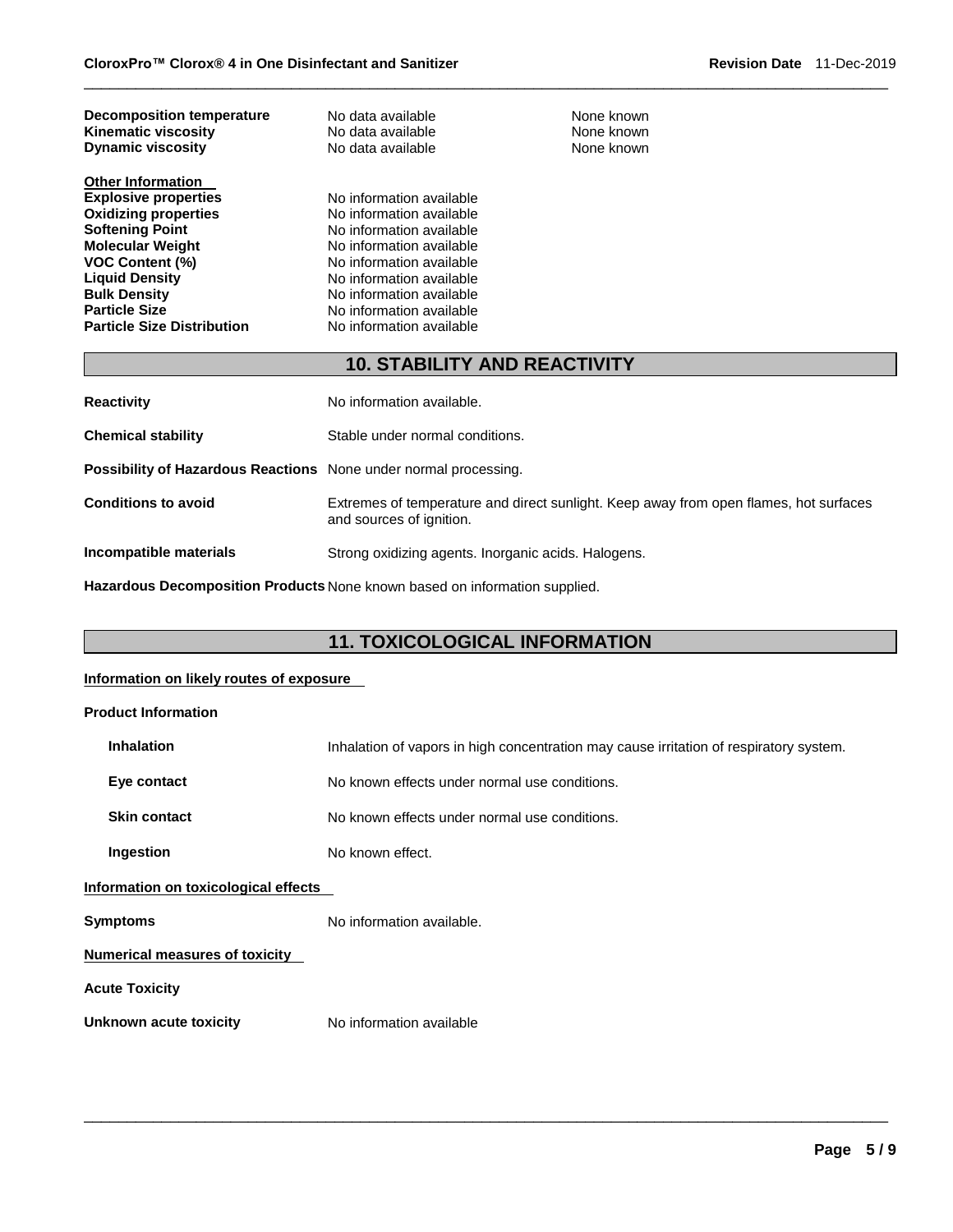# **Component Information**

| <b>Chemical Name</b> | ∟D50 Oral      | LD50 Dermal              | Inhalation LC50      |
|----------------------|----------------|--------------------------|----------------------|
| Ethanol              |                |                          | 124.7 mg/L (Rat) 4 h |
| Propane              |                |                          | 658 mg/L (Rat) 4 h   |
| D-Limonene           | 4.4 g/kg (Rat) | >5 g/kg (Rabbit)         |                      |
| Sodium nitrite       | 85 mg/kg (Rat) | $\overline{\phantom{a}}$ | $>5.5$ mg/L (Rat)    |

\_\_\_\_\_\_\_\_\_\_\_\_\_\_\_\_\_\_\_\_\_\_\_\_\_\_\_\_\_\_\_\_\_\_\_\_\_\_\_\_\_\_\_\_\_\_\_\_\_\_\_\_\_\_\_\_\_\_\_\_\_\_\_\_\_\_\_\_\_\_\_\_\_\_\_\_\_\_\_\_\_\_\_\_\_\_\_\_\_\_\_\_\_

## **Delayed and immediate effects as well as chronic effects from short and long-term exposure**

| <b>Skin corrosion/irritation</b>  | No information available.                                         |
|-----------------------------------|-------------------------------------------------------------------|
| Serious eye damage/eye irritation | No information available.                                         |
| Respiratory or skin sensitization | No information available.                                         |
| Germ cell mutagenicity            | No information available.                                         |
| Carcinogenicity                   | Based on available data, the classification criteria are not met. |
| <b>Reproductive toxicity</b>      | No information available.                                         |
| <b>STOT - single exposure</b>     | No information available.                                         |
| <b>STOT - repeated exposure</b>   | No information available.                                         |
| <b>Aspiration hazard</b>          | No information available.                                         |

# **12. ECOLOGICAL INFORMATION**

**Ecotoxicity** The environmental impact of this product has not been fully investigated.

| <b>Chemical Name</b> | Toxicity to Algae | <b>Toxicity to Fish</b>  | Toxicity to              | Daphnia Magna (Water    |
|----------------------|-------------------|--------------------------|--------------------------|-------------------------|
|                      |                   |                          | <b>Microorganisms</b>    | Flea)                   |
| Ethanol              |                   | LC50: 12.0 - 16.0 mL/L   | $EC50 = 34634$ mg/L 30   | LC50: 9268 - 14221 mg/L |
|                      |                   | (96 h state)             | $minEC50 = 35470$ mg/L 5 | (48 h) Daphnia          |
|                      |                   | Oncorhynchus             | min                      | magnaEC50: 10800 mg/L   |
|                      |                   | mykissLC50: 13400 -      |                          | (24 h) Daphnia          |
|                      |                   | 15100 mg/L (96 h         |                          | magnaEC50: 2 mg/L (48   |
|                      |                   | flow-through) Pimephales |                          | h Static) Daphnia magna |
|                      |                   | promelas $LC50:$ > 100   |                          |                         |
|                      |                   | mg/L (96 h static)       |                          |                         |
|                      |                   | Pimephales promelas      |                          |                         |

# **Persistence and Degradability** No information available.

## **Bioaccumulation**

| <b>Chemical Name</b> | Pow<br>$\sim$ 00 |
|----------------------|------------------|
| Propane              | ن. ے             |
| Sodium nitrite       | י.ט              |

\_\_\_\_\_\_\_\_\_\_\_\_\_\_\_\_\_\_\_\_\_\_\_\_\_\_\_\_\_\_\_\_\_\_\_\_\_\_\_\_\_\_\_\_\_\_\_\_\_\_\_\_\_\_\_\_\_\_\_\_\_\_\_\_\_\_\_\_\_\_\_\_\_\_\_\_\_\_\_\_\_\_\_\_\_\_\_\_\_\_\_\_\_

**Mobility Mobility No information available.**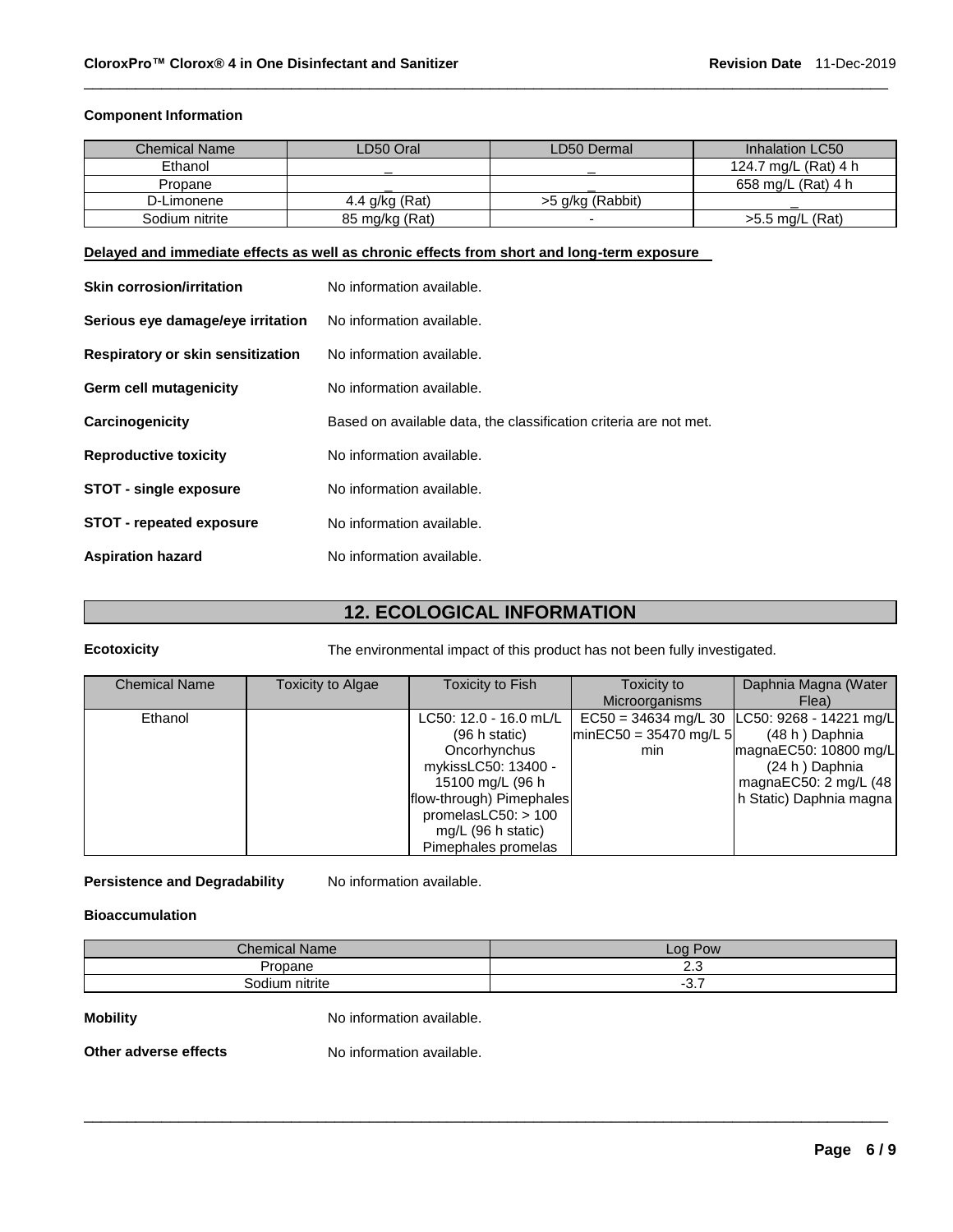# **13. DISPOSAL CONSIDERATIONS**

\_\_\_\_\_\_\_\_\_\_\_\_\_\_\_\_\_\_\_\_\_\_\_\_\_\_\_\_\_\_\_\_\_\_\_\_\_\_\_\_\_\_\_\_\_\_\_\_\_\_\_\_\_\_\_\_\_\_\_\_\_\_\_\_\_\_\_\_\_\_\_\_\_\_\_\_\_\_\_\_\_\_\_\_\_\_\_\_\_\_\_\_\_

## **Waste treatment methods**

| Waste from residues/unused<br>products | Dispose of in accordance with local regulations. Dispose of waste in accordance with<br>environmental legislation. |
|----------------------------------------|--------------------------------------------------------------------------------------------------------------------|
| Contaminated packaging                 | Do not reuse empty containers.                                                                                     |
| <b>US EPA Waste Number</b>             | D001                                                                                                               |
| <b>California Waste Codes</b>          | 232                                                                                                                |

This product may contain one or more substances that are listed with the State of California as a hazardous waste.

# **14. TRANSPORT INFORMATION**

| DOT                                                                                                                                            | <b>Limited Quantity</b>                                                                 |
|------------------------------------------------------------------------------------------------------------------------------------------------|-----------------------------------------------------------------------------------------|
| <b>TDG</b><br><b>UN Number</b><br><b>Proper Shipping Name</b><br><b>Hazard Class</b><br><b>Packing Group</b><br><b>Description</b>             | UN1950<br><b>AEROSOLS</b><br>2.1<br>None<br><b>UN1950, AEROSOLS, 2.1</b>                |
| <b>ICAO</b><br>UN-No.<br><b>Proper Shipping Name</b><br><b>Hazard Class</b><br><b>Description</b>                                              | UN1950<br><b>AEROSOLS</b><br>2.1<br><b>UN1950, AEROSOLS, 2.1</b>                        |
| <b>IATA</b><br><b>UN Number</b><br><b>Proper Shipping Name</b><br><b>Hazard Class</b><br><b>Packing Group</b><br><b>Description</b>            | UN1950<br>AEROSOLS, FLAMMABLE<br>2.1<br><b>None</b><br>UN1950, AEROSOLS, FLAMMABLE, 2.1 |
| <b>IMDG</b><br><b>UN Number</b><br><b>Proper Shipping Name</b><br><b>Hazard Class</b><br><b>Packing Group</b><br>EmS-No.<br><b>Description</b> | UN1950<br><b>AEROSOLS</b><br>2<br>None<br>5F<br><b>UN1950, AEROSOLS, 2.1</b>            |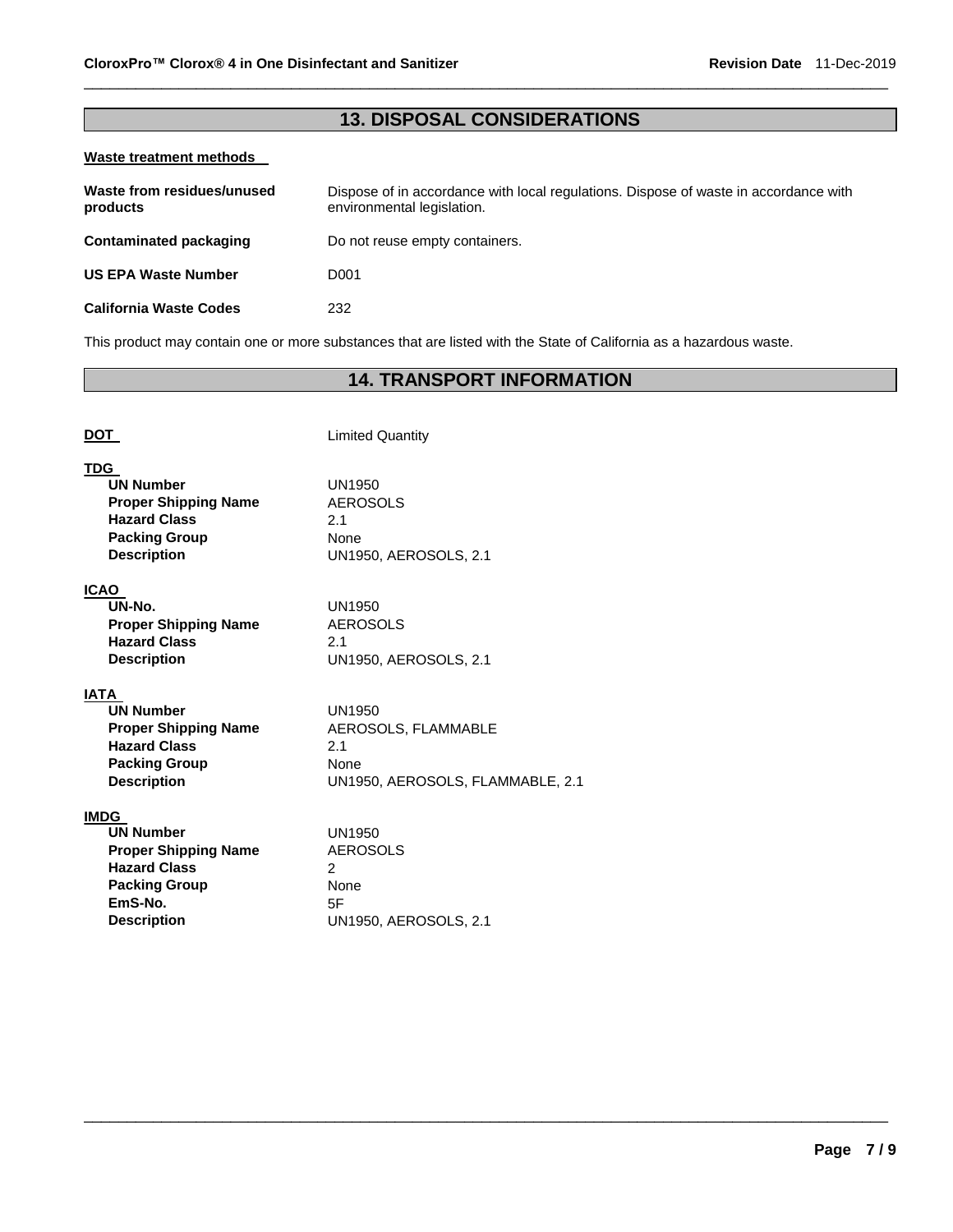# **15. REGULATORY INFORMATION**

\_\_\_\_\_\_\_\_\_\_\_\_\_\_\_\_\_\_\_\_\_\_\_\_\_\_\_\_\_\_\_\_\_\_\_\_\_\_\_\_\_\_\_\_\_\_\_\_\_\_\_\_\_\_\_\_\_\_\_\_\_\_\_\_\_\_\_\_\_\_\_\_\_\_\_\_\_\_\_\_\_\_\_\_\_\_\_\_\_\_\_\_\_

### **Safety, health and environmental regulations/legislation specific for the substance or mixture**

### **International Regulations**

**Ozone-depleting substances (ODS)** Not applicable

**Persistent Organic Pollutants** Not applicable

**Export Notification requirements** Not applicable

### **International Inventories**

| <b>TSCA</b>          | Contact supplier for inventory compliance status  |
|----------------------|---------------------------------------------------|
| <b>DSL/NDSL</b>      | Contact supplier for inventory compliance status  |
| <b>EINECS/ELINCS</b> | Contact supplier for inventory compliance status. |
| <b>ENCS</b>          | Contact supplier for inventory compliance status. |
| <b>KECL</b>          | Contact supplier for inventory compliance status. |
| <b>PICCS</b>         | Contact supplier for inventory compliance status. |
| <b>AICS</b>          | Contact supplier for inventory compliance status. |

**Legend** 

**TSCA** - United States Toxic Substances Control Act Section 8(b) Inventory

**DSL/NDSL** - Canadian Domestic Substances List/Non-Domestic Substances List

**EINECS/ELINCS** - European Inventory of Existing Chemical Substances/European List of Notified Chemical Substances

**ENCS** - Japan Existing and New Chemical Substances

**KECL** - Korean Existing and Evaluated Chemical Substances

**PICCS** - Philippines Inventory of Chemicals and Chemical Substances

**AICS** - Australian Inventory of Chemical Substances

# **US Federal Regulations**

## **SARA 313**

Section 313 of Title III of the Superfund Amendments and Reauthorization Act of 1986 (SARA). This product does not contain any chemicals which are subject to the reporting requirements of the Act and Title 40 of the Code of Federal Regulations, Part 372

## **SARA 311/312 Hazard Categories**

| <b>Acute Health Hazard</b>        | N٥         |
|-----------------------------------|------------|
| <b>Chronic Health Hazard</b>      | Nο         |
| <b>Fire Hazard</b>                | <b>Yes</b> |
| Sudden release of pressure hazard | Yes        |
| <b>Reactive Hazard</b>            | N٥         |

### **CWA (Clean Water Act)**

This product contains the following substances which are regulated pollutants pursuant to the Clean Water Act (40 CFR 122.21 and 40 CFR 122.42)

| <b>Chemical Name</b>        | <b>CWA - Reportable</b><br><b>Quantities</b> | <b>CWA - Toxic Pollutants</b> | <b>CWA - Priority</b><br><b>Pollutants</b> | <b>CWA - Hazardous</b><br><b>Substances</b> |
|-----------------------------|----------------------------------------------|-------------------------------|--------------------------------------------|---------------------------------------------|
| Sodium nitrite<br>7632-00-0 | 100 lb.                                      |                               |                                            |                                             |